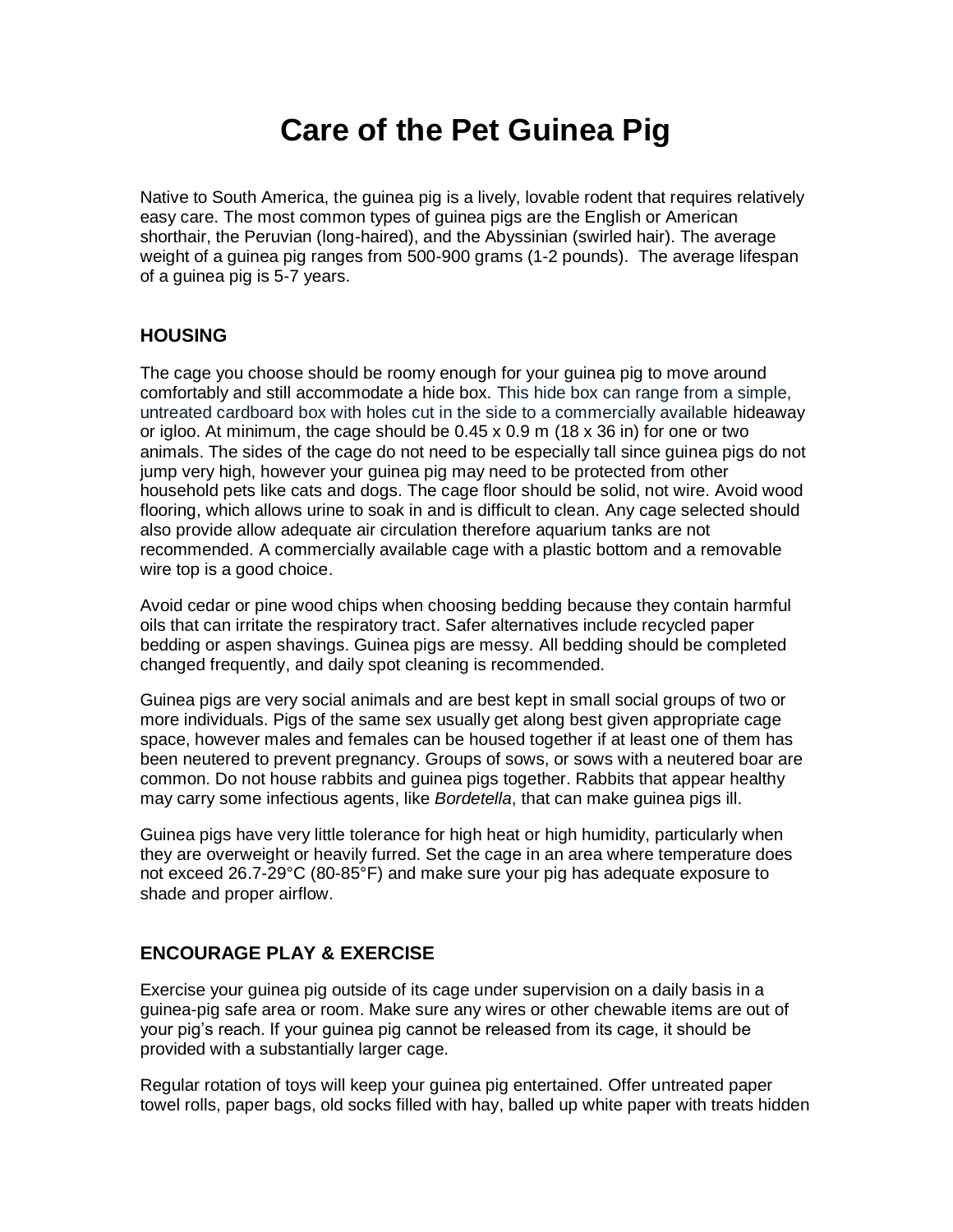inside, and chew treats such as pieces of untreated apple wood or willow bark. Large PVC piping can also be offered that allows the guinea pig to hide and play within.

# **DIET**

Your guinea pig's diet should consist of grass hay, available at all times, as well as small amounts of grass-hay based pellets (2-4 TBSP per adult pig) and fresh vegetables. Avoid alfalfa hay in adult pigs due to its higher protein and calcium content. High dietary calcium can predispose your guinea pig to the formation of urinary stones. Offer only "plain" pellets. Avoid pellets that contain nuts or dried fruit as these are too high in fat for your guinea pig.

Like human beings, guinea pigs are unable to make vitamin C, so they need to be given vitamin C in the diet to avoid serious health problems. Pellets made for guinea pigs include vitamin C, but the vitamin quickly breaks down and becomes ineffective on the shelf so also give your pig vitamin C-rich vegetables (*see table right*). Introduce new food items one at a time and initially offer only a small amount to ensure there are no adverse effects on your guinea pig's appetite or eliminations.

A less ideal way to provide vitamin C is through supplementation (60 mg vitamin C daily). Liquid vitamin C supplements are available at pharmacies and health food stores. Be sure when choosing a

#### **Vitamin C**

Vitamin C content in 1 cup portions of selected foods Turnip greens 260 mg

| rump groons                   | ∠ບບ ⊓⊓ບ |
|-------------------------------|---------|
| Mustard greens                | 252 mg  |
| Dandelion greens              | 200 mg  |
| Kale                          | 192 mg  |
| Brussel sprouts               | 173 mg  |
| Collard greens                | 140 mg  |
| Parsley                       | 140 mg  |
| Guavas                        | 125 mg  |
| Broccoli leaf <sup>*</sup>    | 120 mg  |
| Beet greens                   | 100 mg  |
| Cauliflower                   | 100 mg  |
| Kohlrabi                      | 100 mg  |
| Strawberries                  | 100 mg  |
| Honeydew melon                | 90 mg   |
| Broccoli florets <sup>®</sup> | 87 mg   |
| Spinach                       | 60 mg   |
| Raspberries                   | 60 mg   |
| Rutabaga                      | 52 mg   |
| Cabbage                       | 50 mg   |
| Orange                        | 50 mg   |
| $\sim$                        |         |

\*Broccoli stem has 0 mg vitamin C

vitamin that it contains only vitamin C. Over-supplementation of other vitamins can cause serious health problems in your guinea pig. It is best to directly give the vitamin C supplement to your pig rather than putting it in the water where it is rapidly degraded.

# **WATER**

Guinea pigs tend to drink more water from a water bottle when compared to a water bowl, which is good for urinary tract health. Clean and disinfect bottles regularly. Some guinea pigs will insert a slurry of pellets into the sipper tube, which can make frequent cleaning particularly important.

## **HANDLING**

The guinea pig's natural curiosity and friendly disposition makes it fairly easy to handle. Most guinea pigs will approach a hand introduced into their cage and can be easily scooped into the palm of the hand. Cup one hand under the rump while cradling the midsection with the other hand. A two-handed hold is always recommended. Guinea pigs unaccustomed to being handled may jump and run, but rarely turn aggressive.